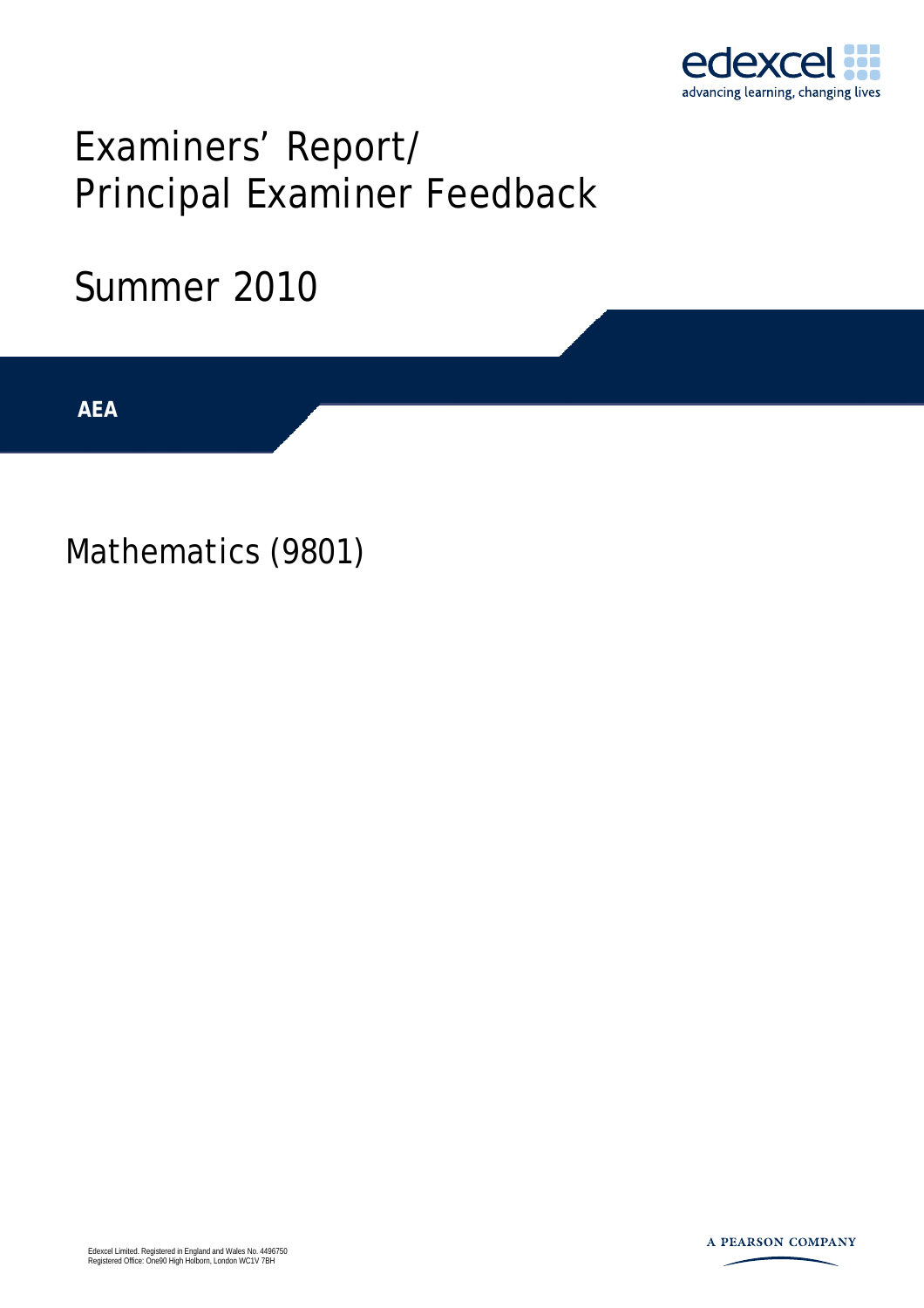Edexcel is one of the leading examining and awarding bodies in the UK and throughout the world. We provide a wide range of qualifications including academic, vocational, occupational and specific programmes for employers.

Through a network of UK and overseas offices, Edexcel's centres receive the support they need to help them deliver their education and training programmes to learners.

For further information, please call our GCE line on 0844 576 0025, our GCSE team on 0844 576 0027, or visit our website at www.edexcel.com.

If you have any subject specific questions about the content of this Examiners' Report that require the help of a subject specialist, you may find our Ask The Expert email service helpful.

Ask The Expert can be accessed online at the following link:

http://www.edexcel.com/Aboutus/contact-us/

Summer 2010

Publications Code UA024465

All the material in this publication is copyright © Edexcel Ltd 2010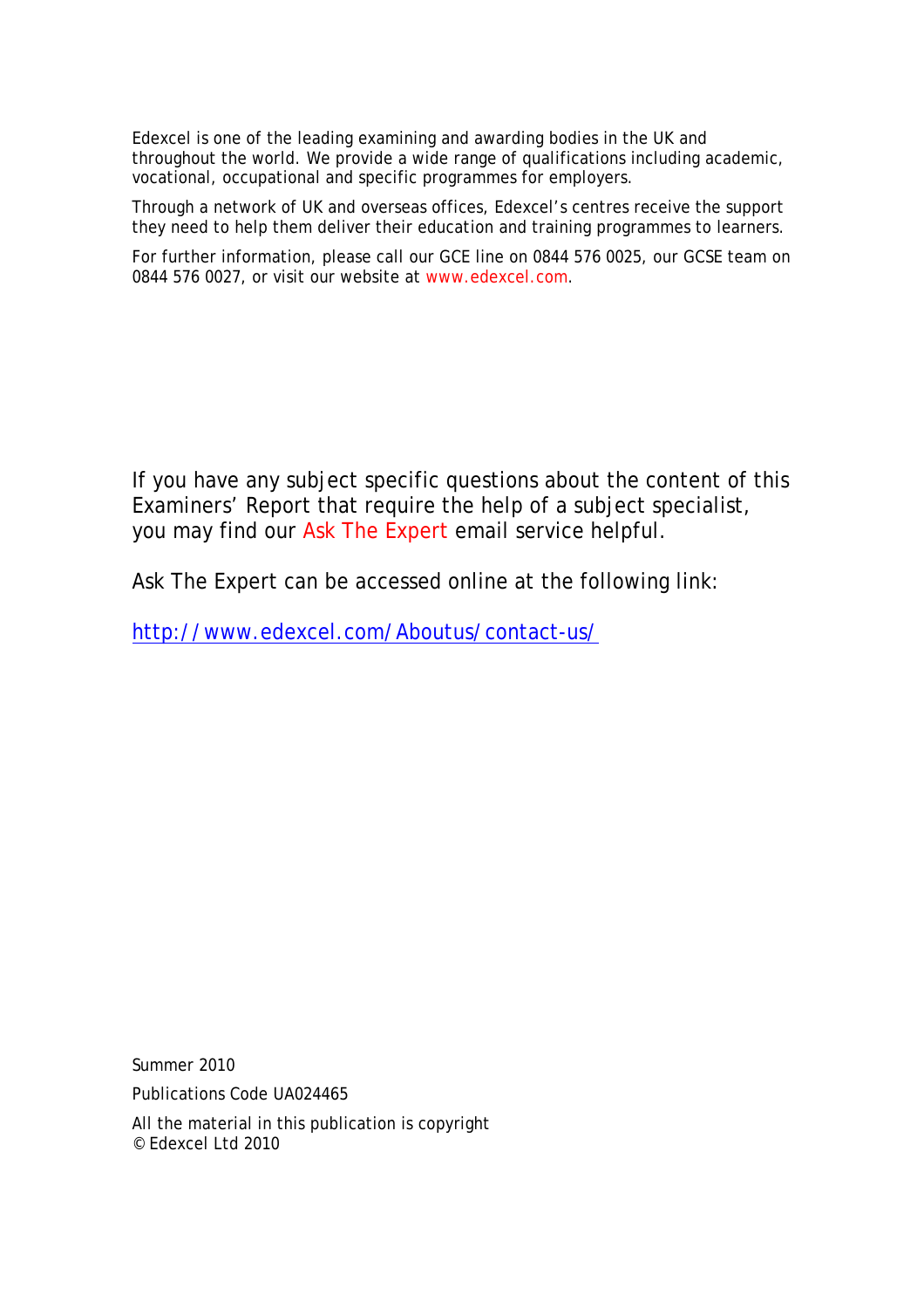### **Advanced Extension Award Mathematics Specification 9801**

#### **Introduction**

Unfortunately this paper was not as discriminating as usual and there were rather too many questions of an accessible nature which led to unusually high grade boundaries. Nevertheless Q6, Q3(c), Q4(b) and to some extent Q2 did provide some opportunity for distinction candidates to shine.

#### **Report on individual questions**

#### **Question 1**

This proved to be a successful starter with most candidates realising that they needed to square both sides to get started and very few getting  $9 + x + 1$  on the right hand side. Some rearranging and a second squaring usually yielded the solutions  $x = 0$  and 3 but most candidates did not seem to appreciate that squaring could yield spurious solutions and a check of the validity of their solutions in this part was rare.

In part (b) most could use the log rules successfully to arrive at a quadratic equation in  $\sqrt{x}$ . Those who solved this quadratic were usually successful but many candidates squared their equation and then, unable to factorise the resulting quadratic resorted to the formula but the numbers were so large that they were often unable to reach a solution.

There were more cases where the validity of their solutions was checked here (they realised  $x > 7$  from the original equation) and the  $x = 4$  case was often rejected by these candidates.

#### **Question 2**

This question exposed the weaknesses in algebraic processing of many students.

A little thought at the start might have encouraged them to try and exploit the symmetry of the problem and the good practice of simplifying at each stage would have made their lives considerably simpler.

Most started off with two correct equations using the sum of an arithmetic series. Those who used a symmetrical approach to eliminate *a* such as  $\frac{2p}{q} - (q-1)d = \frac{2q}{p} - (p-1)d$  seemed to be more

successful than those who tried substitution such as  $q = \frac{p}{2} \left| \frac{2p}{-} (q-1)d + (p-1) \right|$ 2  $q = \frac{p}{2} \left| \frac{2p}{2} - (q-1)d + (p-1)d \right|$ *q*  $=\frac{p}{2}\left[\frac{2p}{q}-(q-1)d+(p-1)d\right]$ . It was

disappointing to see many try and simplify  $q^2 - p^2$  $p - q$ −  $\frac{P}{q}$  and end up with  $(q + p)$ , losing the minus sign.

Many demonstrated correct intent in (b) and (c) but fully correct answers were not very common. A number of candidates showed a considerable misunderstanding in (c) by assuming that  $S_{p+q} = S_p + S_q$ .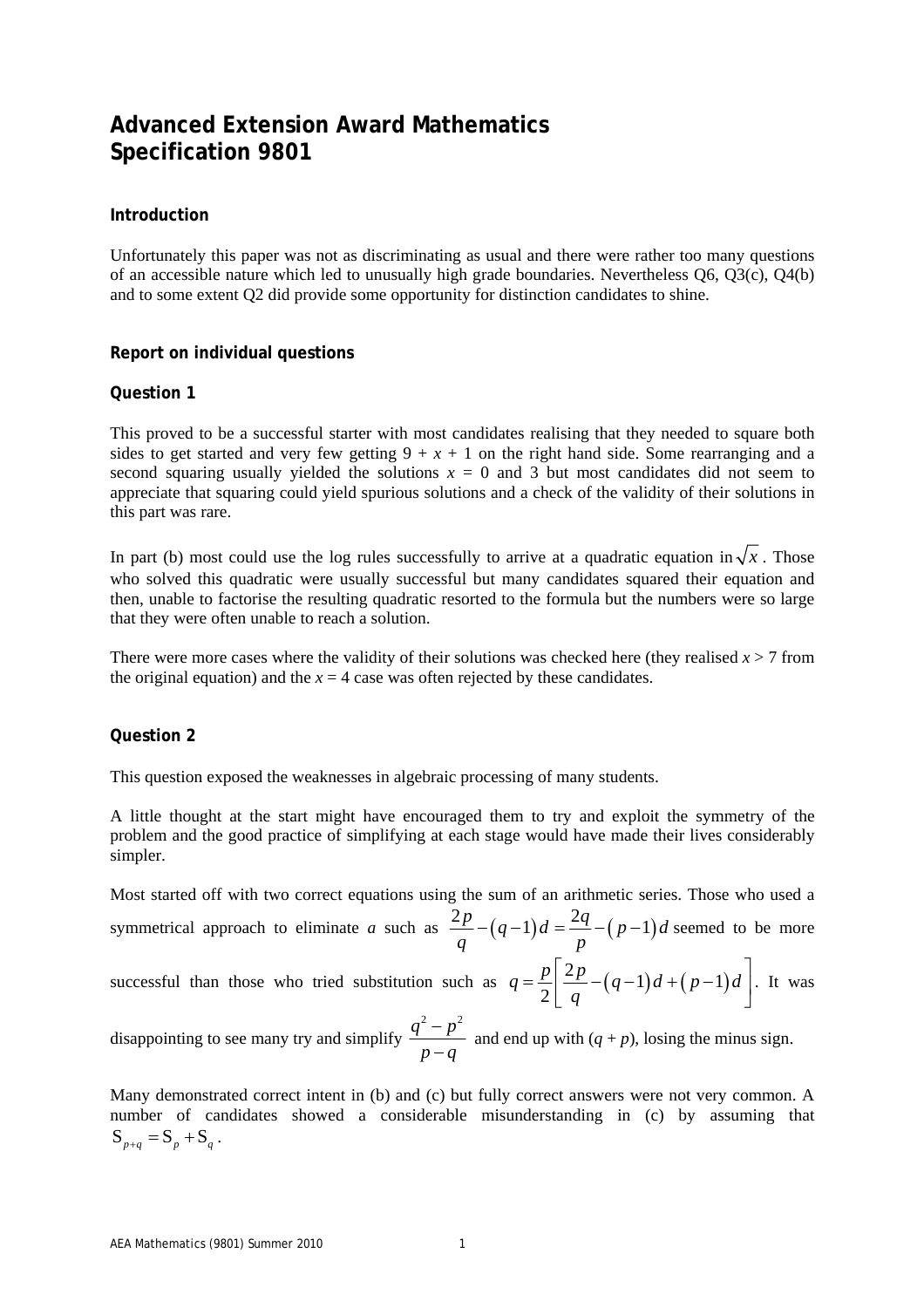#### **Question 3**

Part (a) was answered very well with most scoring full marks.

Part (b) caused few problems too although few mentioned the significance of the conditions  $f < 2$  and  $f \neq 2$  in their solutions.

Part (c) though stumped many candidates who simply drew a circle of radius *g*. Some did complete the square to show that  $(x - y)^2 = g^2$  (or use part (a) to show that  $m = 1$ ) but they did not always deduce that  $y = x \pm g$  and draw two parallel lines and this was one place where the better candidates could shine.

#### **Question 4**

For those candidates who had a fluency in vector methods this question presented few problems but many others struggled especially in part (b).

Part (a) provided a straightforward start with the scalar product or the cosine rule yielding answers quite readily. Some using the scalar product approach had  $\overline{AF}$  and  $\overline{CA}$  and therefore found the obtuse angle at *A*.

Part (b) generated a variety of approaches. A traditional vector solution found a general  $\overrightarrow{FX}$  , used a scalar product with  $\overline{AC}$  and then found the length of *FX* and position vector of *X*. Difficulties arose though when their expression for  $\overline{FX}$  was in terms of 2 or 3 unknowns and they were unable to find enough equations to determine the relevant values. Those who preferred a more geometric approach often used trigonometry to find *AX* (using the angle found in (a)) and then Pythagoras' theorem to obtain *FX* and the ratio *AX*:*AC* to find the position of *X* .

In part (c) most candidates had a correct strategy but their equation for  $l_2$  was commonly wrong having direction 2.5**i** +10**j** +20**k** rather than − 2.5**i** +10**j** +20**k**. Many candidates did confirm that their solution was a genuine point of intersection but a number missed out this important check.

#### **Question 5**

Part (a) began well but many had difficulty in handling both negative and fractional indices and so were unable to transform the integrand correctly. Those who did reach  $\int \frac{-d}{dx}$  $1 + 2$ *u u*  $\int \frac{-du}{\sqrt{1+2u}}$  were usually able to

complete the proof.

In part (b) most saw the connection with part (a) and they were able to score the first mark. The rest of the proof required 3 steps which were quite simple in themselves but proved more challenging in combination. Plenty of correct solutions were seen, some more concise than others, but many candidates tried to jump over critical steps or simply gave up.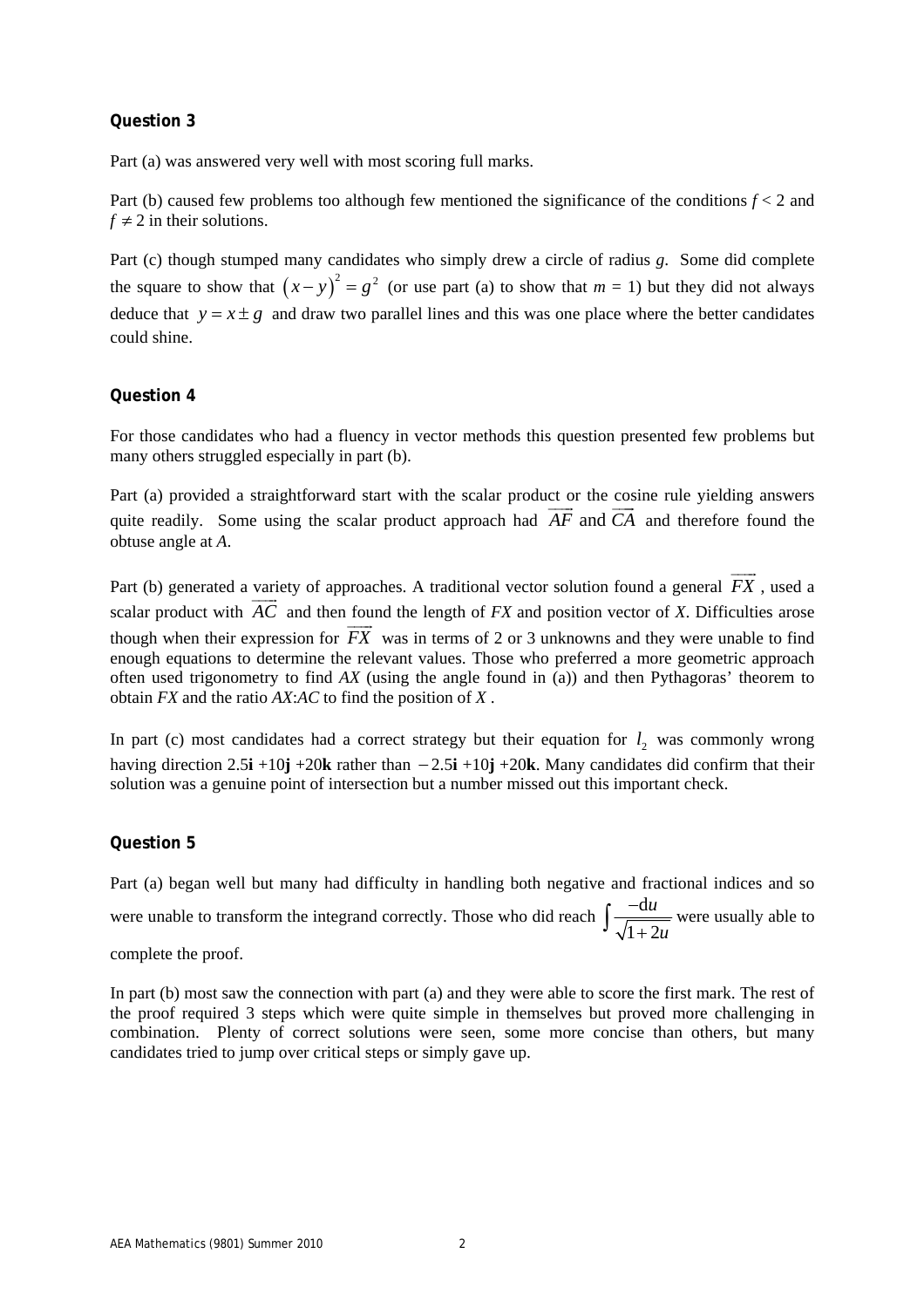#### **Question 6**

This was the most challenging question on the paper. Although the question concerned the maximum and minimum of the expression  $x^2 + y^2$  (subject to a constraint on *x* and *y*) most candidates investigated  $\frac{d}{dx}$ d *y x*  $= 0$  and occasionally the sign of 2 2 d d *y x* , implicitly assuming (wrongly) that the question concerned the turning points of *y*. A few students however did provide correct solutions and a variety of methods were employed. Some used a purely algebraic method, often starting with  $(x^2 - y^2) \ge 0$ , others formed an expression for  $A = x^2 + y^2$  in terms of *x* and then used a traditional calculus approach.

In part (b) most could sketch the circle centre  $(0, 0)$  and radius 1 but the other curve was rarely seen correctly drawn.

Answers to part (c) were occasionally seen and correct ones were rare with  $x^2 + y^2 = 1$  being a common offering.

#### **Question 7**

This question was greeted enthusiastically by most candidates who showed great stamina in successfully producing good answers.

Part (a) presented them with few difficulties although some seemed not to know the exact values of  $\sin \frac{\pi}{4}$  and cos  $4 \frac{m}{4}$  $\frac{\pi}{2}$  and cos  $\frac{\pi}{2}$ . In part (b) most were able to find the maximum value of the function but some

failed to realise that the minimum value of the function was 0 and gave  $\frac{3}{2} - \sqrt{2}$ 2  $-\sqrt{2}$  instead.

In part (c) some just found the *x* coordinates of the maximum and minimum points and the local maximum at  $x = \pi$  was often missed.

Most had a correct strategy for answering part (d) but fell at one or more of the hurdles involved. Some struggled to solve  $f(x) = 2$  and so failed to calculate the correct limits. The majority of candidates knew how to prepare the integrand for integration (a few just thought the answer was  $\left(\frac{1}{\sqrt{2}} + \cos x\right)^3$ *x* +

sin *x* ) and were able to carry it out successfully. Many candidates though made sign errors in

substituting the limits and a correct final answer was not that common.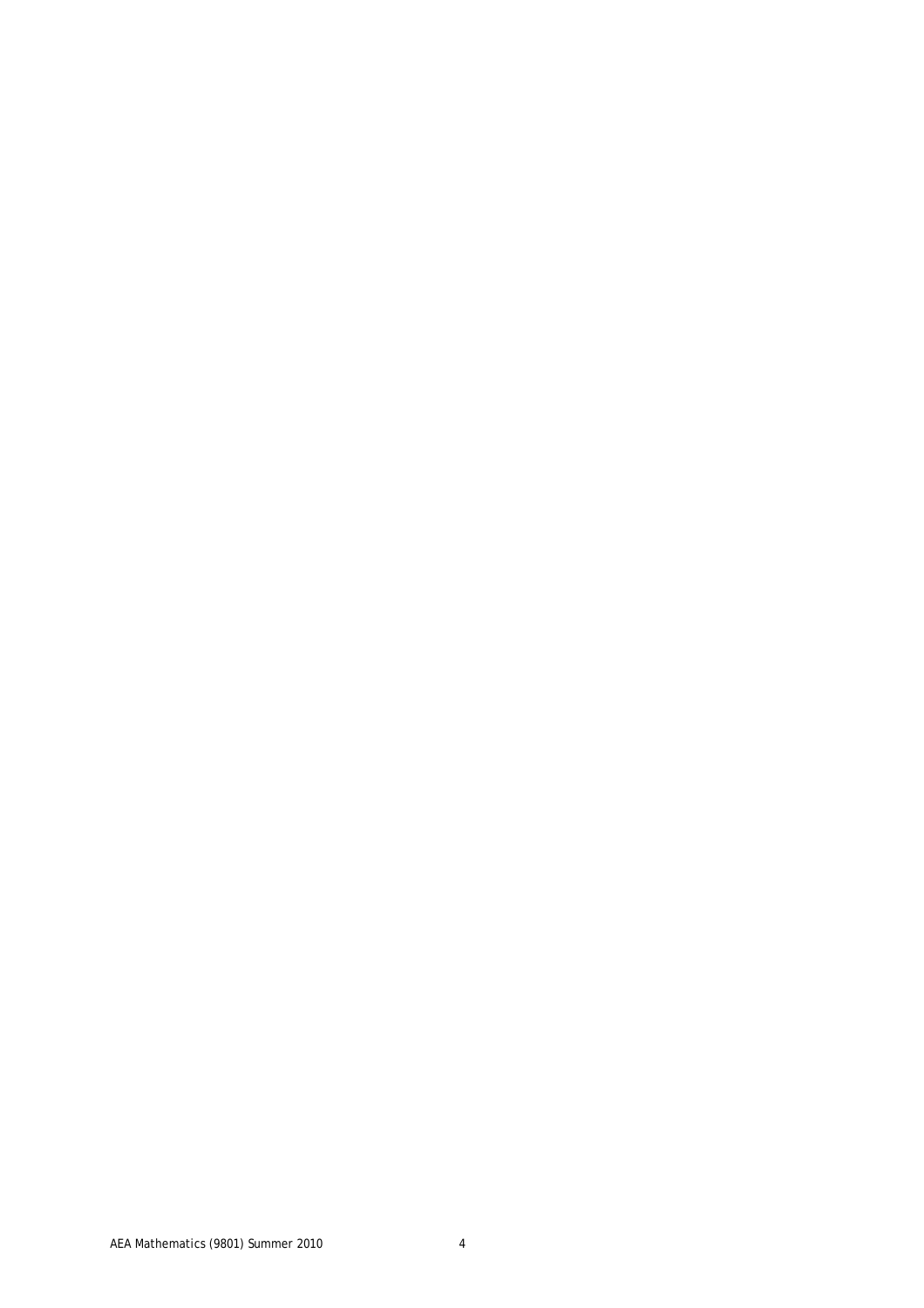## **Grade Boundaries**

|                      | Distinction | Merit |
|----------------------|-------------|-------|
| 9801 AEA Mathematics | 81          | 63    |